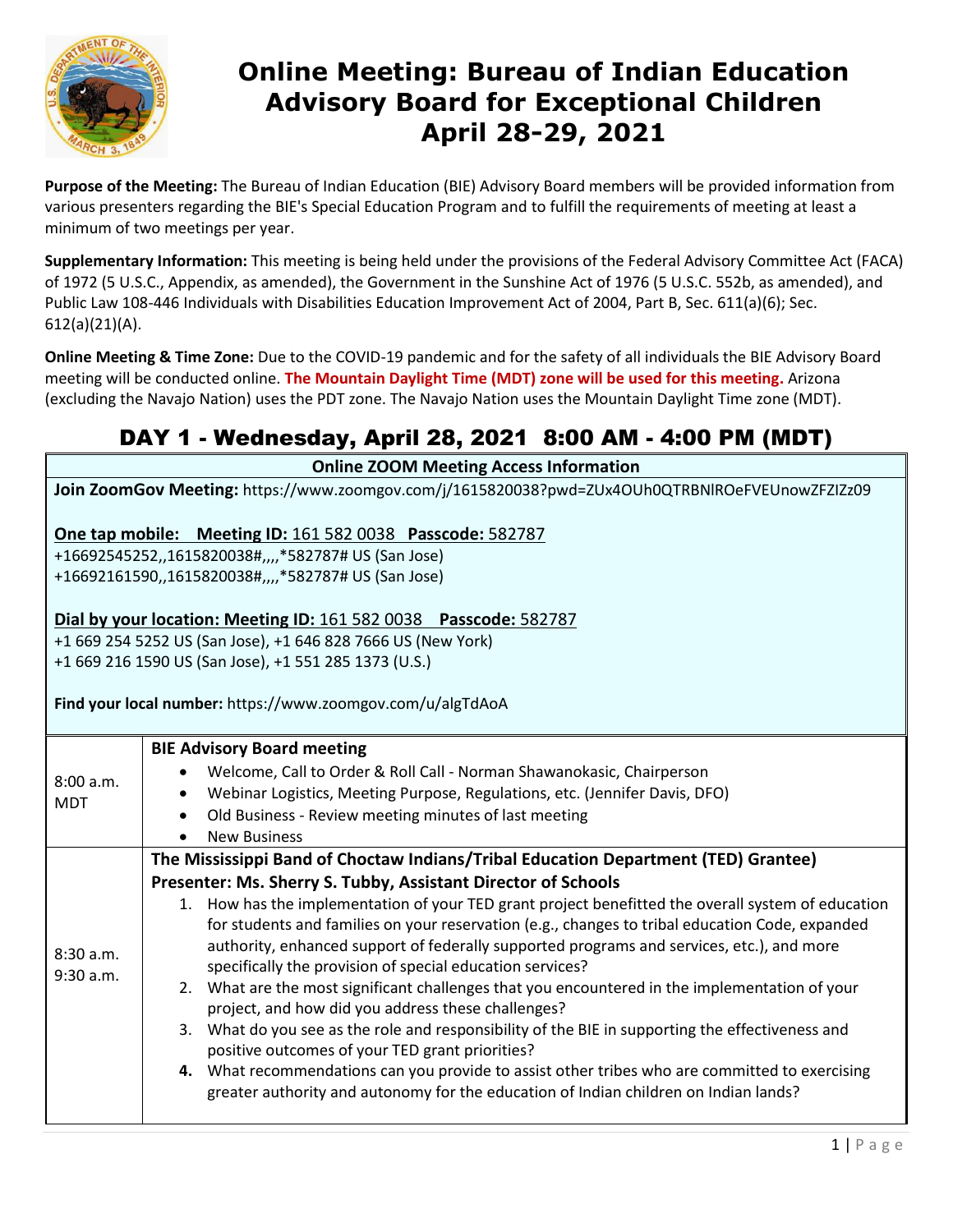

## **Online Meeting: Bureau of Indian Education Advisory Board for Exceptional Children April 28-29, 2021**

| Time        | Description                                                                                                                                                                                                                              |
|-------------|------------------------------------------------------------------------------------------------------------------------------------------------------------------------------------------------------------------------------------------|
|             | The Hopi Tribe/Tribal Education Department (TED) Grantee)                                                                                                                                                                                |
|             | Presenter: Dr. Noreen E. Sakiestewa, Ed.D., Director                                                                                                                                                                                     |
| 9:30 a.m.   |                                                                                                                                                                                                                                          |
| 10:30 a.m.  | The presenter will respond to the same four questions as listed on page 1 for the Mississippi Band of                                                                                                                                    |
|             | Choctaw Indians TED.                                                                                                                                                                                                                     |
|             |                                                                                                                                                                                                                                          |
| 10:30 a.m.  | Break (15 minutes)                                                                                                                                                                                                                       |
| 10:45 a.m.  | The Navajo Nation/Tribal Education Department (TED) Grantee                                                                                                                                                                              |
| 11:45 a.m.  | Presenter: Mr. Darrick Franklin, Education Program Manager, Department of Diné Educ. (DODE)                                                                                                                                              |
|             | The presenter will respond to the same four questions as listed on page 1 for the Mississippi Band of                                                                                                                                    |
|             | Choctaw Indians TED.                                                                                                                                                                                                                     |
|             |                                                                                                                                                                                                                                          |
| 11:45 a.m.  | <b>Public Commenting Session - (15 minutes)</b>                                                                                                                                                                                          |
| 12:00 p.m.  | You can join by webinar or dial in using your phone. Use the Online Go-To-Meeting Access Information                                                                                                                                     |
|             | found on page 1 of this agenda.                                                                                                                                                                                                          |
|             | Request for Public Comments: The BIE Advisory Board is seeking comments from the public regarding the concerns,                                                                                                                          |
|             | issues to improve the special education program for students with disabilities within the BIE school system. Three-                                                                                                                      |
|             | minutes will be provided for each commenter. When commenting provide your name, the agency you represent, and<br>your city and state. Please provide as much information as possible about your topic. To ensure confidentiality refrain |
|             | from using student or individual names. Written statements being submitted in response to the agenda announced in                                                                                                                        |
|             | this notice must be received by the DFO at least five calendar days prior to the first day of the meeting date.                                                                                                                          |
|             |                                                                                                                                                                                                                                          |
|             | Public Comments can also be sent to the Designated Federal Officer (DFO) at any time using:                                                                                                                                              |
|             | Email: Jennifer.davis@indianaffairs.gov; or FAX: (602) 265-0293 Attention: Jennifer Davis, DFO; or                                                                                                                                       |
|             | U.S. Postal or Hand Delivered to: Bureau of Indian Education, Attention: Jennifer Davis, DFO, 2600 N. Central Ave., 12th                                                                                                                 |
|             | Floor, Suite 250, Phoenix, AZ 85004                                                                                                                                                                                                      |
| 12:00 p.m.  | Lunch (1 hour)                                                                                                                                                                                                                           |
| 1:00 p.m.   |                                                                                                                                                                                                                                          |
| 1:00 p.m.   | <b>Public Commenting Session - (15 minutes)</b>                                                                                                                                                                                          |
| $1:15$ p.m. | You can join by webinar or dial in using your phone. Use the Online Go-To-Meeting Access Information                                                                                                                                     |
|             | found on page 1 of this agenda.                                                                                                                                                                                                          |
|             | <b>BIE Central Office Update - (Central Office Representative)</b>                                                                                                                                                                       |
|             | 1. The Board would like to better understand how schools will be reopening in SY21-22.                                                                                                                                                   |
|             | Will schools return to face-to-face, or will some schools continue to operate remotely?<br>a)<br>Will schools have the option to provide hybrid classes (remote and/or face to face) for                                                 |
| $1:15$ p.m. | b)<br>students choosing not to return to the face to face? Would these hybrid classes be                                                                                                                                                 |
| 2:30 p.m.   | synchronous so all students would receive the same information at the same time?                                                                                                                                                         |
|             | Will students have one to one technology and curriculum to match in the event that schools<br>C)                                                                                                                                         |
|             | are required to move from face to face to distance learning because of a surge in cases?                                                                                                                                                 |
|             | 2. Provide an overview of the BIE Strategic Direction document (2015 - 2023) and its relationship or                                                                                                                                     |
|             | linkage to the DPA, ERC's and special education initiatives.                                                                                                                                                                             |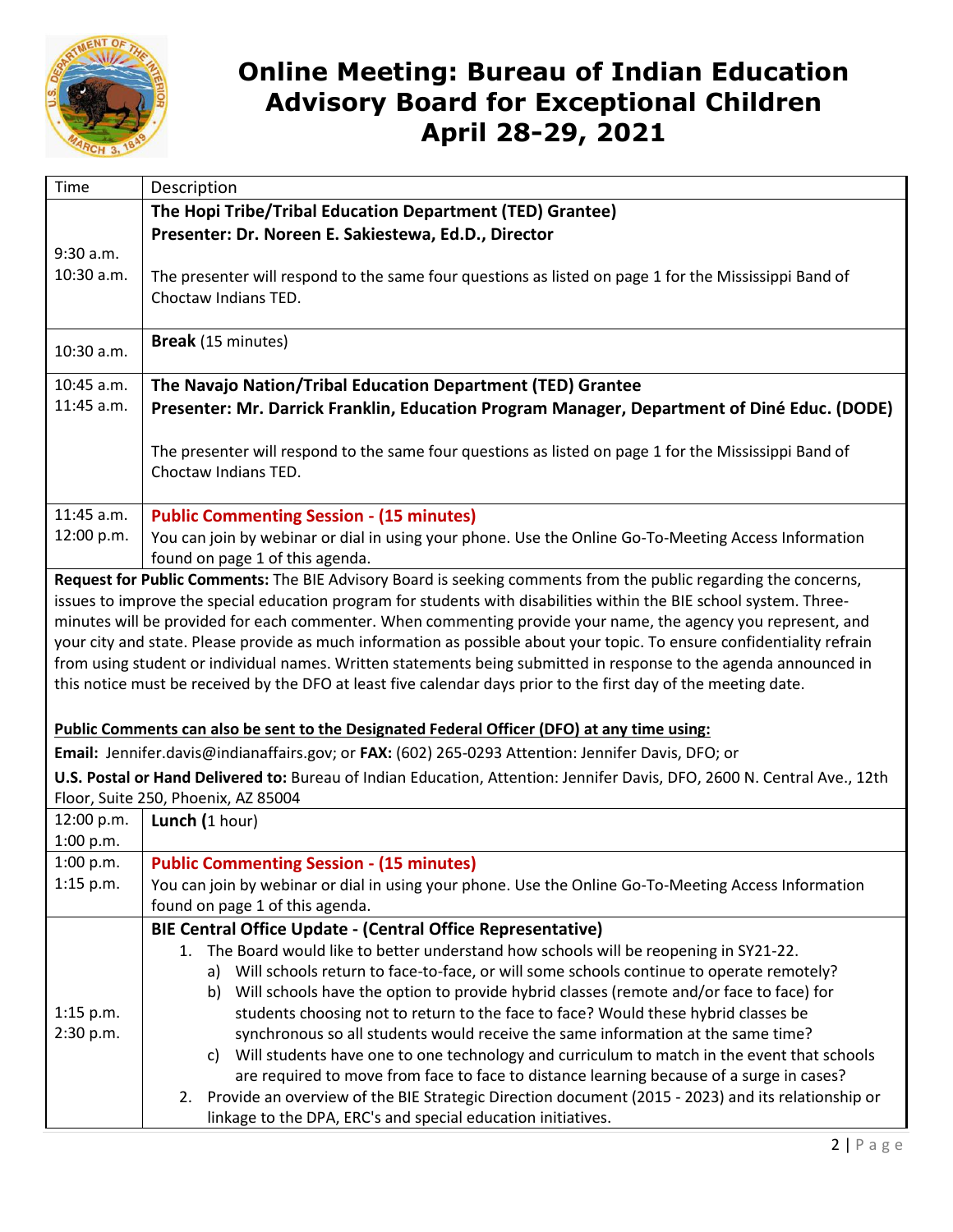

# **Online Meeting: Bureau of Indian Education Advisory Board for Exceptional Children April 28-29, 2021**

| Time        | Provide input related to higher education (SIPI, Haskell, and tribal colleges) - How many of these<br>3.<br>schools offer training & degrees in special education and/or related services? How are these<br>schools partnering with BIE funded schools in on-going professional development, recruitment of<br>potential students in special education, and support of transition services for students with<br>disabilities? |
|-------------|-------------------------------------------------------------------------------------------------------------------------------------------------------------------------------------------------------------------------------------------------------------------------------------------------------------------------------------------------------------------------------------------------------------------------------|
| 2:30 p.m.   | <b>Break</b> (15 minutes)                                                                                                                                                                                                                                                                                                                                                                                                     |
| 2:45 p.m. - | <b>Board worktime</b> - reflection on day one, work on annual report priorities and work on next meeting                                                                                                                                                                                                                                                                                                                      |
| 4:00 p.m.   | agenda.                                                                                                                                                                                                                                                                                                                                                                                                                       |
| 4:00 p.m.   | <b>Recess</b>                                                                                                                                                                                                                                                                                                                                                                                                                 |
|             |                                                                                                                                                                                                                                                                                                                                                                                                                               |

#### DAY 2 - Thursday, April 29, 2021 8:00 AM - 4:00 PM (MDT)

| <b>Online ZOOM Meeting Access Information</b>                                                   |                                                                                                           |  |  |
|-------------------------------------------------------------------------------------------------|-----------------------------------------------------------------------------------------------------------|--|--|
| Join ZoomGov Meeting: https://www.zoomgov.com/j/1619098985?pwd=dnk5Mm1nZGxVcCtYOGJWKzhsRmp5dz09 |                                                                                                           |  |  |
|                                                                                                 |                                                                                                           |  |  |
| One tap mobile: Meeting ID: 161 909 8985 Passcode: 829448                                       |                                                                                                           |  |  |
|                                                                                                 | +16692545252,,1619098985#,,,,*829448# US (San Jose)                                                       |  |  |
| +16468287666,,1619098985#,,,,*829448# US (New York)                                             |                                                                                                           |  |  |
|                                                                                                 |                                                                                                           |  |  |
| Dial by your location: Meeting ID: 161 909 8985 Passcode: 829448                                |                                                                                                           |  |  |
| +1 669 254 5252 US (San Jose), +1 646 828 7666 US (New York)                                    |                                                                                                           |  |  |
| +1 669 216 1590 US (San Jose), +1 551 285 1373 (U.S.)                                           |                                                                                                           |  |  |
|                                                                                                 | Find your local number: https://www.zoomgov.com/u/ab1dFrL5sA                                              |  |  |
|                                                                                                 |                                                                                                           |  |  |
| 8:00 a.m.                                                                                       | <b>BIE Advisory Board meeting</b>                                                                         |  |  |
| 8:30 a.m.                                                                                       | Call to Order & Roll Call - Chairperson                                                                   |  |  |
| <b>MDT</b>                                                                                      | Review the agenda, Work on 2020 priorities                                                                |  |  |
|                                                                                                 |                                                                                                           |  |  |
| 8:30a.m.                                                                                        | BIE Office of Sovereignty in Indian Education (Mr. Spike Bighorn, Program Manager)                        |  |  |
| $9:30$ a.m.                                                                                     | 1. How has the implementation of the TED grant project benefitted the overall system of education for     |  |  |
|                                                                                                 | students and families on reservations who received the TED grants (e.g., changes to tribal education      |  |  |
|                                                                                                 | Code, expanded authority, enhanced support of federally supported programs and services, etc.),           |  |  |
|                                                                                                 | and more specifically the provision of special education services?                                        |  |  |
|                                                                                                 | 2. What are the most significant challenges encountered in the implementation of the TED grants for       |  |  |
|                                                                                                 | students with disabilities and how will these challenges be addressed?                                    |  |  |
|                                                                                                 | 3. What do you see as the role and responsibility of the BIE in supporting the effectiveness and positive |  |  |
|                                                                                                 | outcomes of your TED grant priorities?                                                                    |  |  |